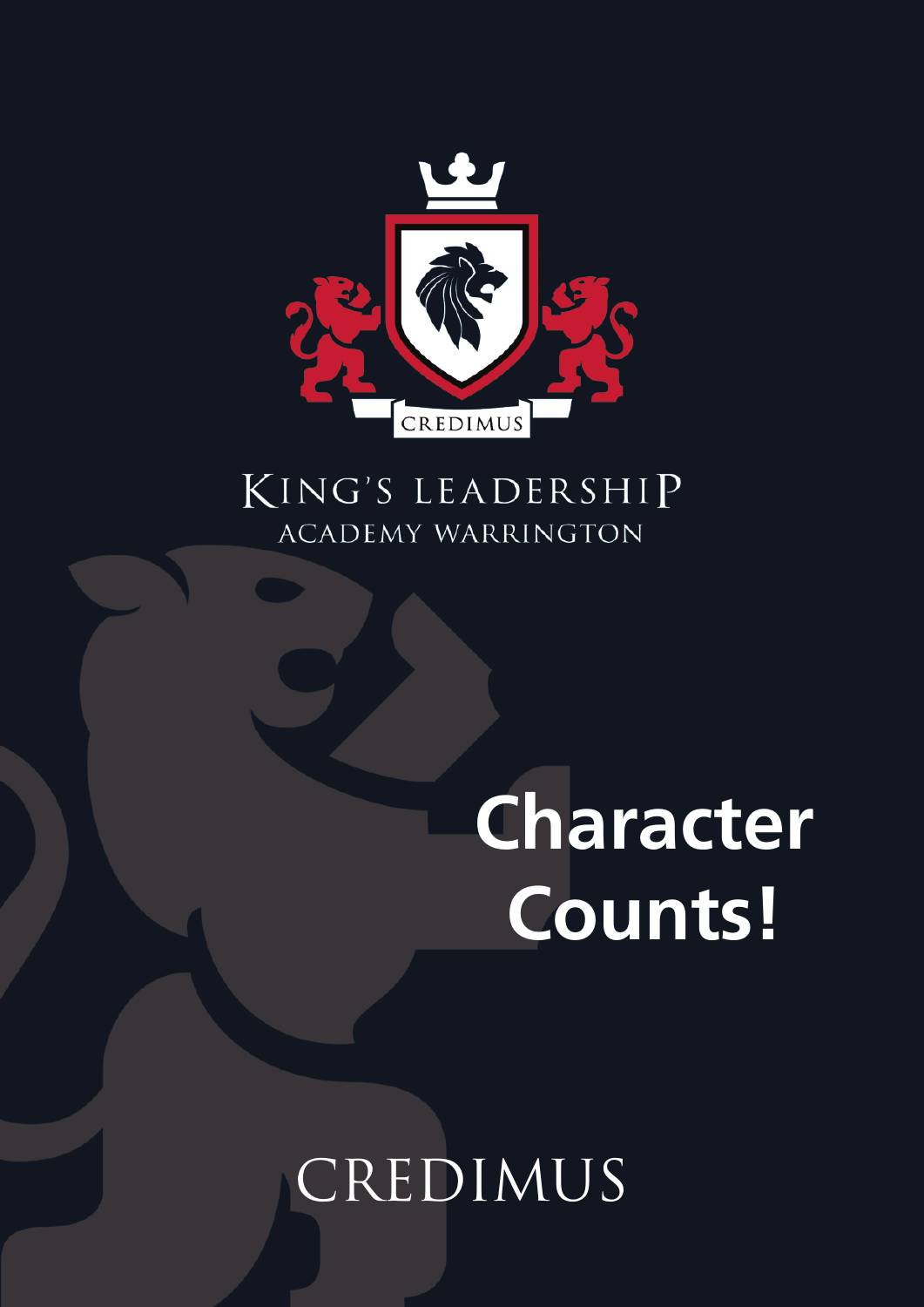The function of education is to teach one to think intensively and to think critically. Intelligence plus character - that is the goal of true education

#### **Martin Luther King Jr.**

**If**

If you can keep your head when all about you Are losing theirs and blaming it on you, If you can trust yourself when all men doubt you, But make allowance for their doubting too; If you can wait and not be tired by waiting, Or being lied about, don't deal in lies, Or being hated, don't give way to hating, And yet don't look too good, nor talk too wise:

If you can dream - and not make dreams your master; If you can think - and not make thoughts your aim; If you can meet with Triumph and Disaster And treat those two impostors just the same; If you can bear to hear the truth you've spoken Twisted by knaves to make a trap for fools, Or watch the things you gave your life to, broken, And stoop and build 'em up with worn-out tools:

If you can make one heap of all your winnings And risk it on one turn of pitch-and-toss, And lose, and start again at your beginnings And never breathe a word about your loss; If you can force your heart and nerve and sinew To serve your turn long after they are gone, And so hold on when there is nothing in you Except the Will which says to them: 'Hold on!'

If you can talk with crowds and keep your virtue, 'Or walk with Kings - nor lose the common touch, if neither foes nor loving friends can hurt you, If all men count with you, but none too much; If you can fill the unforgiving minute With sixty seconds' worth of distance run, Yours is the Earth and everything that's in it, And - which is more - you'll be a success when done!

#### **Rudyard Kipling**

*(With apologies for the small change!)*

This booklet has been compiled by Sir Iain Hall, Chief Executive, Great Schools Trust Special thanks to Shane Ierston and Andrew Reay of King's Leadership Academy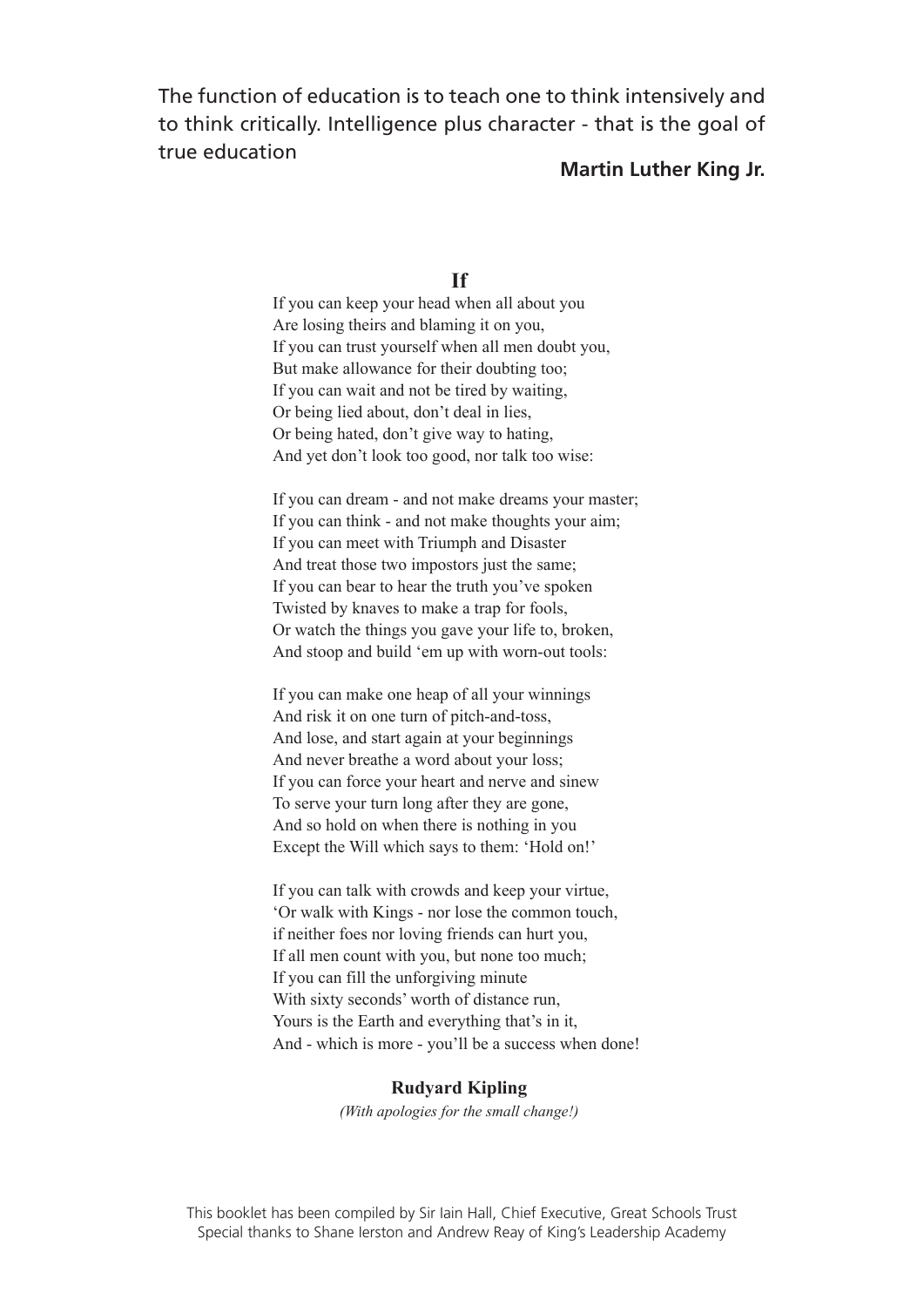#### **Our Mission**

To develop in each of our students the academic skills, intellectual habits, qualities of character and leadership traits necessary to succeed at all levels and become successful citizens in tomorrow's world.

#### **Why is character education so important to the fulfilment of our mission?**

If we wish to see each of our students 'succeeding at all levels and becoming successful citizens in tomorrow's world' it becomes essential that we ensure that each one develops sufficient strength of character to meet the challenges that he or she will face on their journey to adulthood.

A young person's 'character' is the summation of his or her values, attitudes and behaviours. Because those qualities are learned, they can also be purposefully taught. Good character doesn't happen automatically, and it's too important to be left to chance if our mission is to be successful.

#### **What are our Seven Pillars of Character?**

Our Seven Pillars of Character are best remembered through the acronym **ASPIRE**. They are:

- 1. Aspiration
- 2. Achievement
- 3. Self-awareness
- 4. Integrity
- 5. Professionalism
- 6. Respect
- 7. Endeavour

#### **How we develop character in our students**

All Y7 students have a brief course of study that introduces them to the Aspire Code and then most of our character development programme is based on:

- Consistently modelling the behaviours that we wish to see in our students
- Using consistent approach to how we communicate with students to reinforce the Aspire Code
- Using student leadership strategies to develop self-confidence and self-esteem
- Developing student confidence through public speaking
- Consistently applying regular routines and rituals to codify behaviours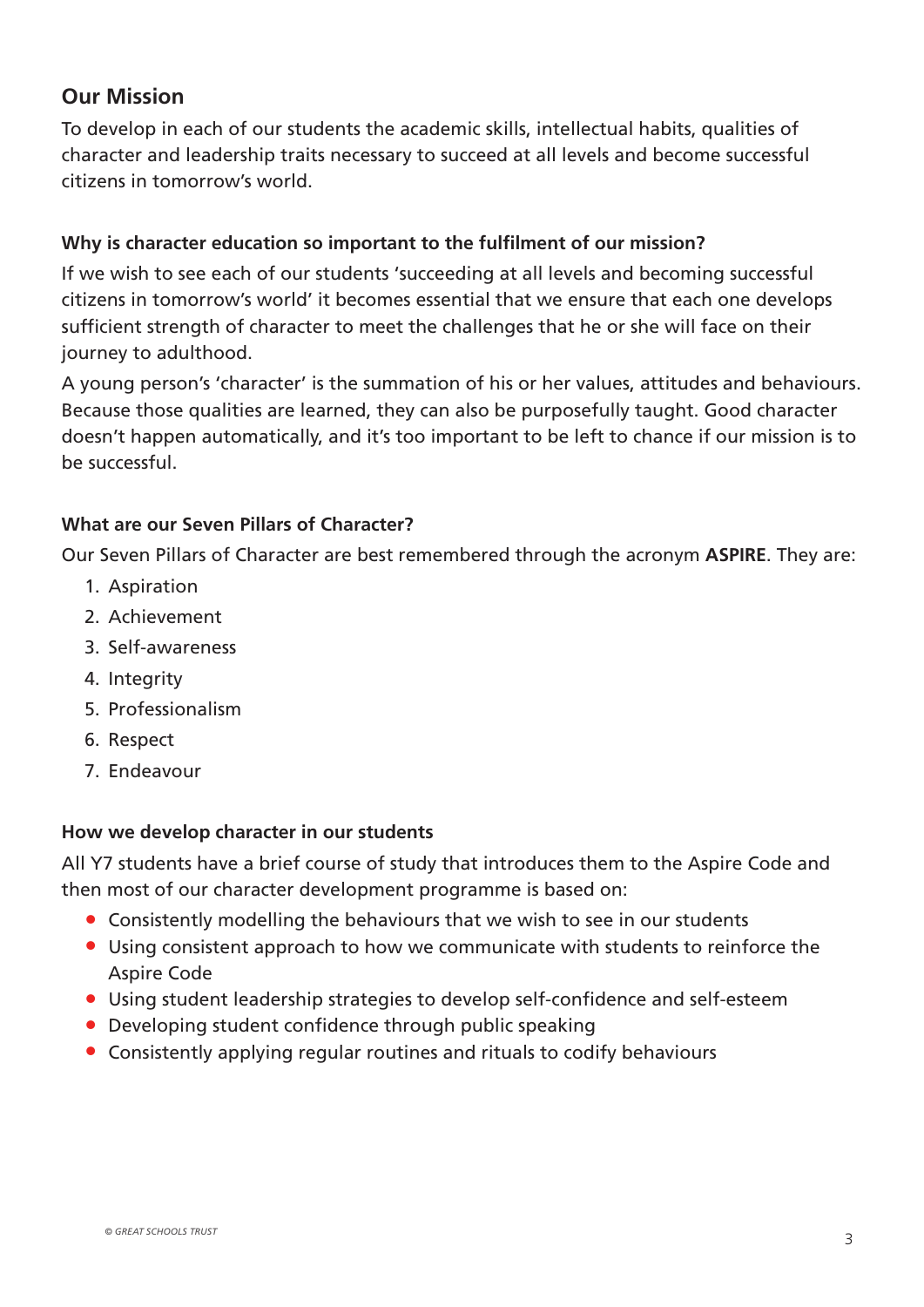## **Modelling the behaviours we wish to see in our students**

Each day our actions are continually watched by our students and it is up to us to continually model the ASPIRE code that we wish them to follow.

| <b>Value</b>                                   | <b>Behaviours</b>                                                                                                                                                                                                                                                                                                                                                                                         |
|------------------------------------------------|-----------------------------------------------------------------------------------------------------------------------------------------------------------------------------------------------------------------------------------------------------------------------------------------------------------------------------------------------------------------------------------------------------------|
| <b>Aspiration</b><br>and<br><b>Achievement</b> | • On each of our classroom doors we display a poster which indicates<br>the university that we attended and the degree we achieved<br>• We promote our favourite book on the same poster to demonstrate<br>that 'love of reading' is one of the cornerstones of our success<br>• We readily participate in professional development to emphasise our<br>aspirations in improving our pedagogical practice |
| Self-awareness                                 | • We regularly reflect on the quality of our professional practice<br>through the use of the 'radar' self-reflection tool and our<br>participation in peer-reflection groupings                                                                                                                                                                                                                           |
| Professionalism                                | • We have a high sense of professional dress when in the academy<br>• We continually demonstrate the positive attitudes, high expectations,<br>values and behaviours that we expect of our students<br>. We relate all inappropriate behaviour back to the academy's ASPIRE<br>values which we view as antecedents for our social norms thus<br>continually reinforcing the academy's culture             |
| <b>Integrity</b>                               | • We demonstrate integrity in our self-reflections<br>• We are honest in the feedback that we give to our students and<br>colleagues<br>• We are honest in our dealings with parents and the wider community                                                                                                                                                                                              |
| <b>Respect</b>                                 | • We show respect to our students in the manner in which we interact<br>with them<br>• Our values transcend religious and cultural differences and express<br>our common humanity<br>• Our core values create a moral and ethical obligation for the way in<br>which we behave                                                                                                                            |
| <b>Endeavour</b>                               | • As an academy we operate longer hours to ensure the success of our<br>students<br>• We make ourselves available on line for home learning support<br>. We work hard at our own professional development<br>. We will go the extra mile to ensure our students' success                                                                                                                                  |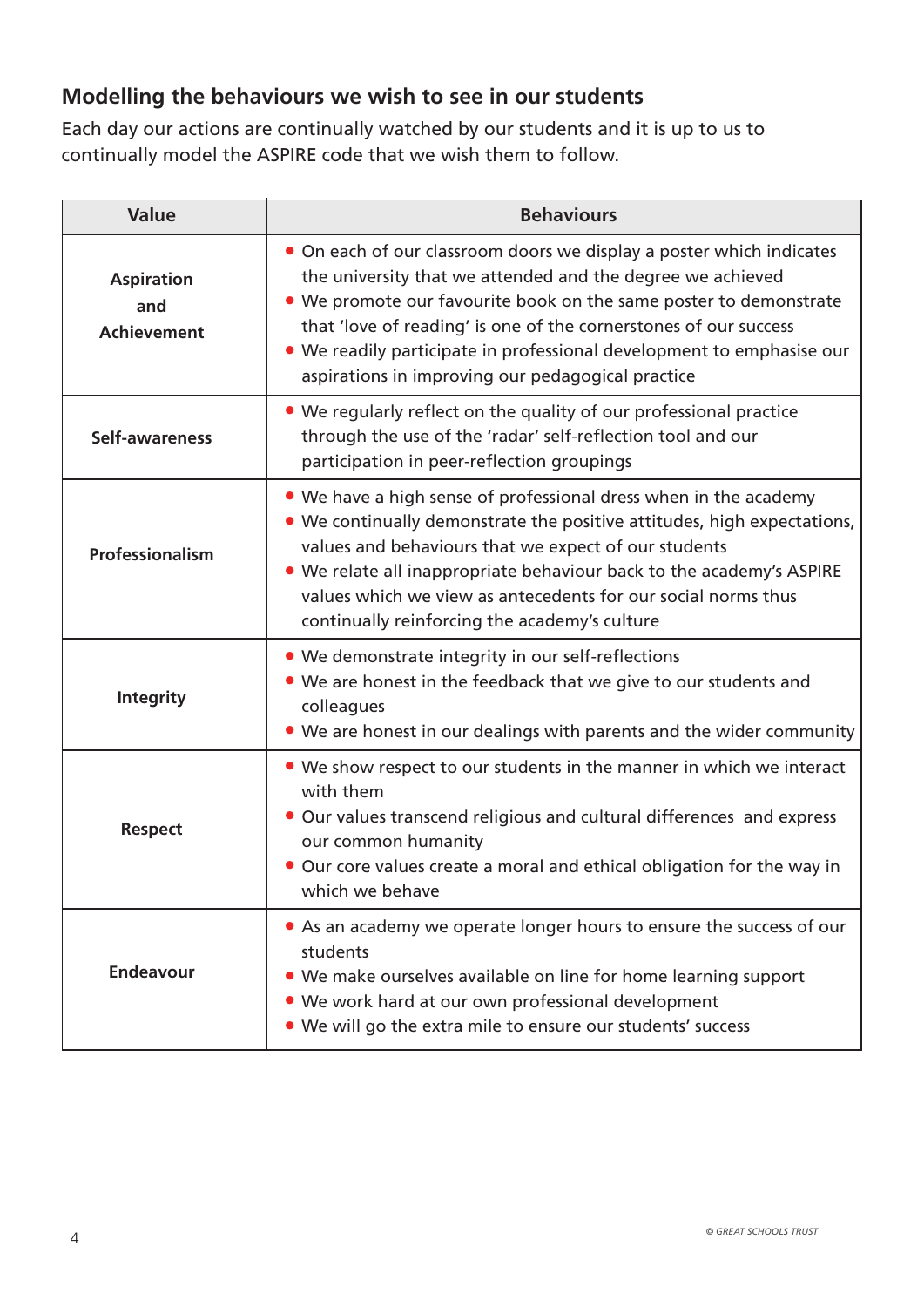## **Building Character through Dialogue**

Character building is developed by commenting on the behaviour and not the student

|                                 | <b>Affirmation</b>                                                                                                                                                                                                                                                                                                  | <b>Corrective</b>                                                                                                                                                                                                                                                                                                                                                                                                                      |
|---------------------------------|---------------------------------------------------------------------------------------------------------------------------------------------------------------------------------------------------------------------------------------------------------------------------------------------------------------------|----------------------------------------------------------------------------------------------------------------------------------------------------------------------------------------------------------------------------------------------------------------------------------------------------------------------------------------------------------------------------------------------------------------------------------------|
| <b>Behaviour</b>                | 'Thank you for opening the door for me<br>Sean, that demonstrates good<br>professionalism'                                                                                                                                                                                                                          | 'Sean, good professional behaviour would<br>have been to open the door for me. I know<br>that you simply forgot but we are all<br>professionals here'                                                                                                                                                                                                                                                                                  |
|                                 | 'Sean, that was a most respectful way you<br>answered Daisy. Well done!'                                                                                                                                                                                                                                            | 'Sean, answering Daisy in that manner did<br>not show her much respect. Being<br>respectful is part of our honour code and I<br>know you don't usually act this way'                                                                                                                                                                                                                                                                   |
|                                 | 'Daisy, you behaved well in a difficult<br>situation and showed great self-awareness.<br>Well done'                                                                                                                                                                                                                 | 'Daisy, I would like you to reflect on your<br>behaviour. Was it professional? Did it show<br>Sean respect? I know that you are very<br>self-aware and I think that you can change<br>those behaviours'                                                                                                                                                                                                                                |
| <b>Working hard</b><br>in class | 'Sean, you have worked hard today and<br>shown lots of endeavour and<br>professionalism. Well done!'                                                                                                                                                                                                                | 'Sean, You have not demonstrated much<br>endeavour or professionalism today. I know<br>you want to do well and I need you to<br>reflect on these behaviours'                                                                                                                                                                                                                                                                           |
|                                 | 'Daisy, that is an excellent piece of work.<br>You have obviously taken great care in<br>putting it together. Well done!'                                                                                                                                                                                           | 'Daisy, unfortunately this piece of work is<br>not up to the standard that I expect of you.<br>I know that you can work hard and show<br>good professionalism and I would like to<br>see these values demonstrated in your next<br>piece of work'                                                                                                                                                                                      |
|                                 | In marking work we follow a standard<br>format<br>WWW What went well<br><b>BBB</b><br>Become better by<br>Next steps to be completed by the<br><b>NS</b><br>student                                                                                                                                                 | In marking work we follow a standard<br>format<br>WWW What went well<br><b>BBB</b><br>Become better by<br><b>NS</b><br>Next steps to be completed by the<br>student                                                                                                                                                                                                                                                                    |
| <b>Marking</b><br>written work  | 'Sean, this is really a good piece of work. I<br>really like:<br>a)<br>b)<br>$\mathsf{c}$<br>To further improve you should consider:<br>a)<br>b)<br>I think that your efforts have demonstrated<br>great endeavour and professionalism<br>(The student then completes the NS stage<br>in response to your comments) | 'Sean, sadly this work is not up to the<br>professional standards that I expect of you.<br>You have made one or two good points<br>such as:<br>a)<br>b)<br>To further improve you should consider:<br>a)<br>b)<br>$\mathsf{c}$<br>I think that you need to show greater<br>endeavour and increased professionalism in<br>your next piece of written work.<br>(The student then completes the NS stage<br>in response to your comments) |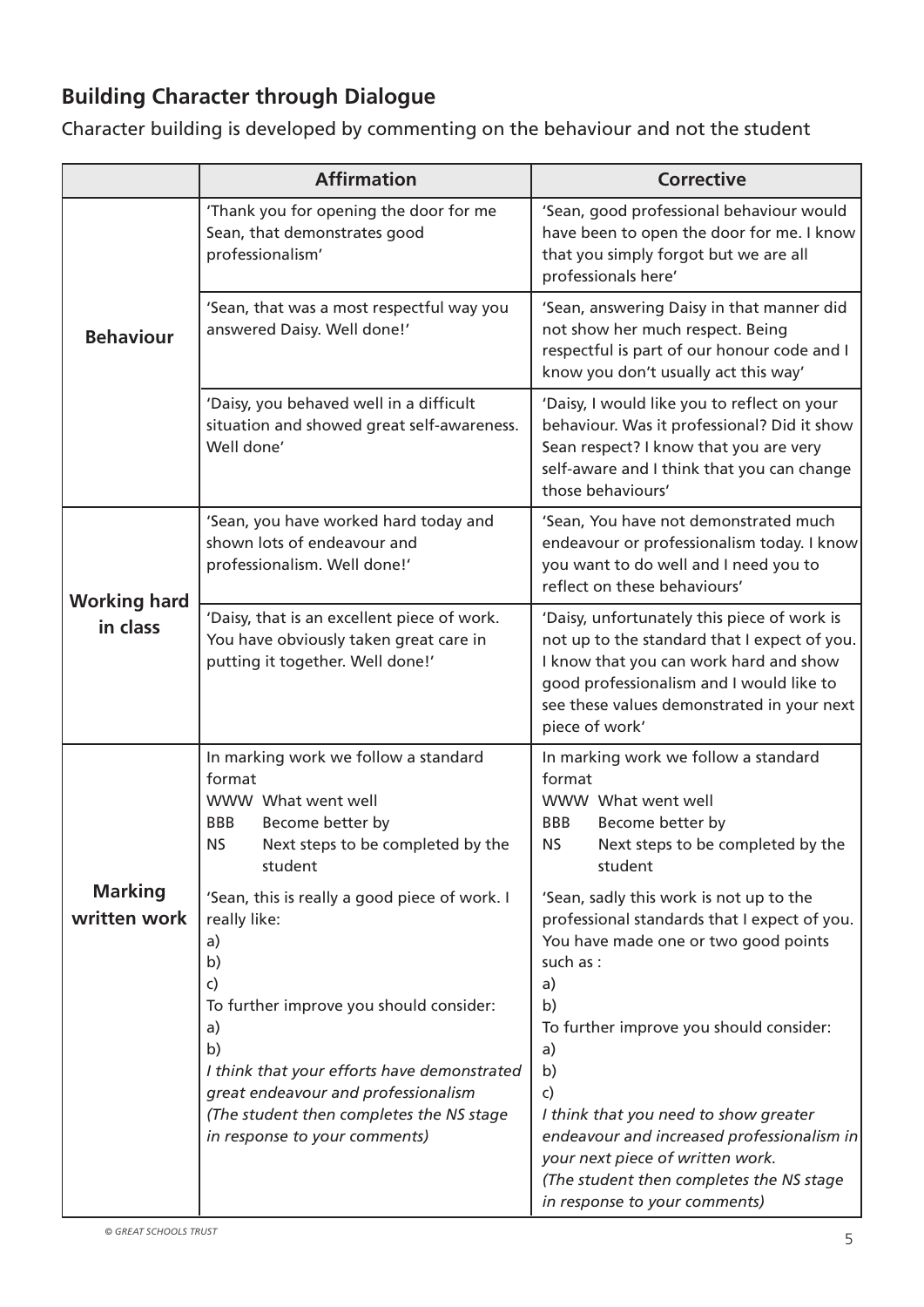#### **Building Character through Leadership**

All of our leadership activities are designed to develop self-confidence, self-esteem and personal responsibility in our students

| <b>Activity</b>           | <b>General responsibilities</b>                                                                                                                                                                                                                                                                                                                 |
|---------------------------|-------------------------------------------------------------------------------------------------------------------------------------------------------------------------------------------------------------------------------------------------------------------------------------------------------------------------------------------------|
| Leader of the day         | • Dismisses pupils from silent reading each morning<br>• Coordinates the line up at various times during the day<br>• Checks that the duty leaders are in place                                                                                                                                                                                 |
| <b>Duty Leaders</b>       | • Community standards – Brush up leaves, keep a check on litter and<br>ensure that the outdoor premises are smart<br>• Active playground – Check equipment in and out during break and<br>lunch time, ensuring it is returned at the end of break<br>• Hall monitors – Maintain a tidy hall at break, lunch and ensure doors<br>are kept closed |
| <b>Daily Greeters</b>     | • Greet visitors<br>• Coordinate their individual line on the yard and entrance to<br>classrooms<br>• Lead the mantra<br>• Distribute hand-outs at the start of the lesson                                                                                                                                                                      |
| <b>Captains</b>           | • Sports Captains and Vice Captains<br>• House Captains and Vice Captains                                                                                                                                                                                                                                                                       |
| <b>Student Parliament</b> | • Represents student voice to staff and governors<br>• Allowed informed comment on all pupil matters                                                                                                                                                                                                                                            |
| <b>ASPIRE Awards</b>      | • Awarded each week by peers in 'shout out' assemblies                                                                                                                                                                                                                                                                                          |

#### **Developing student confidence through public speaking**

All students in years 7 and 8 follow a programme in public speaking. The aims of this programme are to help students:

- develop confidence when speaking in public
- improve their behaviours and reactions in social or public forums
- express him / herself clearly and articulately
- gain confidence in meeting new people
- to use language effectively
- to put forward a persuasive argument
- improve his / her body language when giving presentations
- to be able to deliver a convincing vision and align others with that vision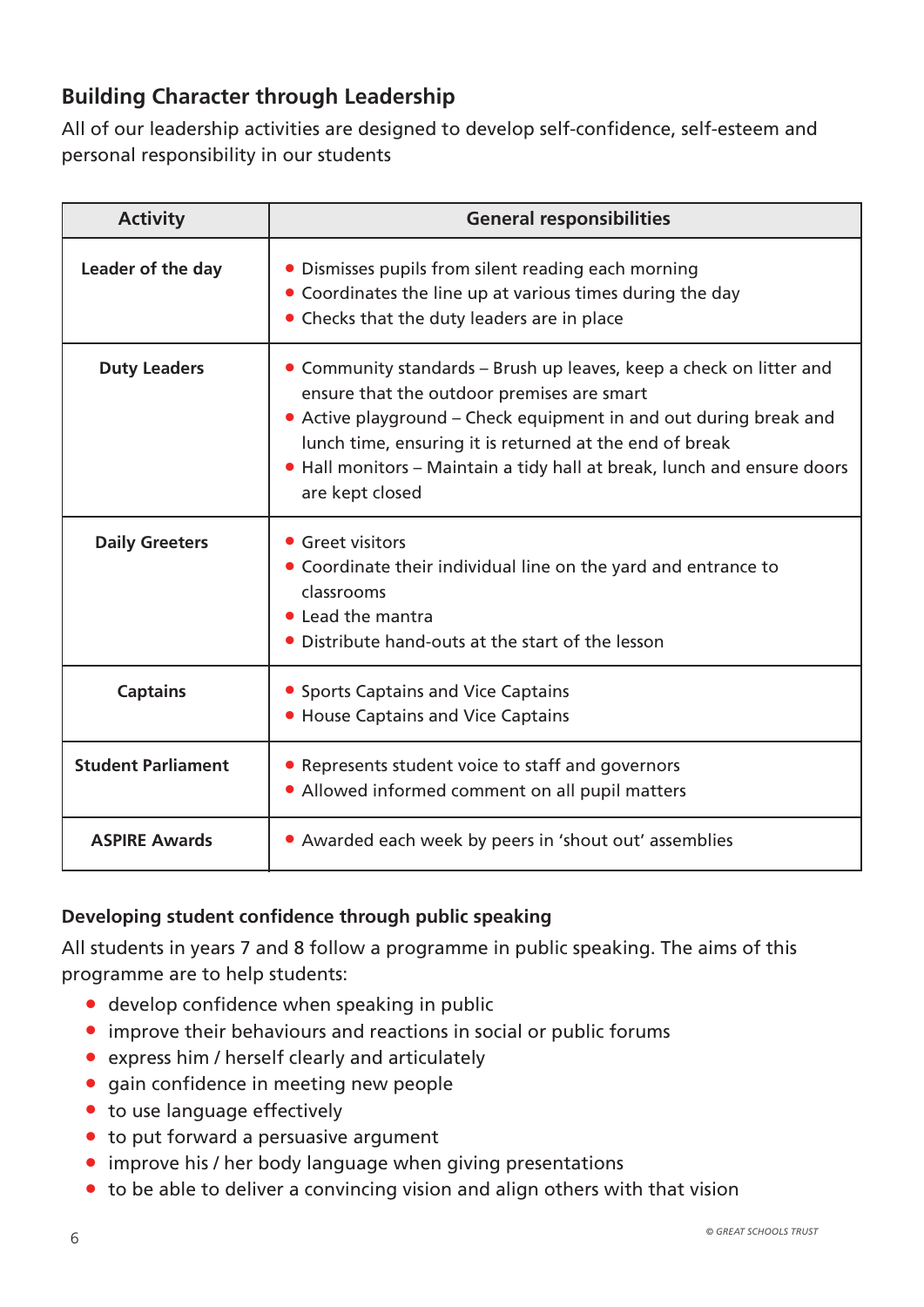## **Consistently applying regular routines and rituals to codify behaviours**

As an academy we firmly believe that 'structure liberates' and use a distinct set of routines to develop positive habits and behaviours in our students.

#### **Around the academy**

| <b>Activity</b>              | <b>Routine or habit</b>                                                                                                                                                                                                                                                                         |
|------------------------------|-------------------------------------------------------------------------------------------------------------------------------------------------------------------------------------------------------------------------------------------------------------------------------------------------|
| <b>Arriving each morning</b> | • Handing in home learning on arrival<br>• Reading silently in the hall                                                                                                                                                                                                                         |
| Lining up in the yard        | • Waiting for instructions from the leader of the day<br>• Checking each other's uniform to enhance professionalism and self-<br>respect<br>• Shouting ASPIRE to maintain a focus on our values<br>• Standing silently in line to listen for notices<br>• Walking in silence to the next lesson |
| <b>Having lunch</b>          | • Leaving space for an adult at each table<br>• Displaying good manners at all times<br>• Tidying all empty plates and litter away                                                                                                                                                              |
| <b>Shout-out assemblies</b>  | • Respecting others for their achievement                                                                                                                                                                                                                                                       |

#### **In lessons**

| <b>Activity</b>                  | <b>Routine or habit</b>                                                                                                                                                                                                                                                                                                                                                                                                                           |
|----------------------------------|---------------------------------------------------------------------------------------------------------------------------------------------------------------------------------------------------------------------------------------------------------------------------------------------------------------------------------------------------------------------------------------------------------------------------------------------------|
| <b>Arrival at lesson</b>         | • Lining up quietly outside the classroom                                                                                                                                                                                                                                                                                                                                                                                                         |
| <b>Entering the</b><br>classroom | • Shaking hands with the teacher on entry to strengthen the bond<br>between the teacher and the student<br>• Going to the allocated seat<br>• Putting coats and bags away quickly and quietly<br>• Placing equipment on the desk<br>• Standing behind their chair when ready<br>• Reciting the mantra to focus attention as to why they are in the<br>classroom<br>• Completing the 'do-now' in silence to set a positive climate for<br>learning |
| <b>During the lesson</b>         | • Not distracting other students through poor behaviour<br>• Raising hands to answer questions                                                                                                                                                                                                                                                                                                                                                    |